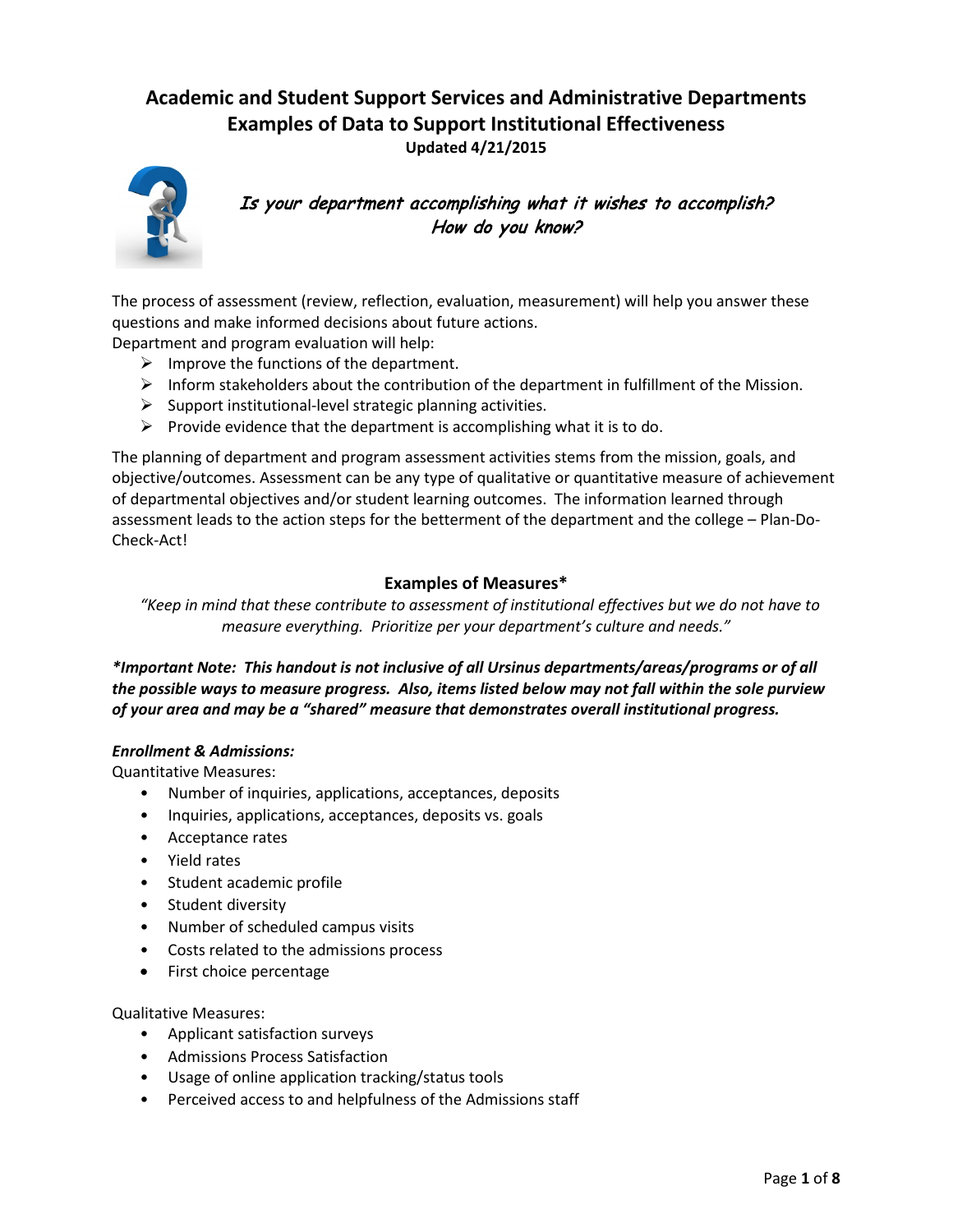# *Financial Aid:*

Quantitative Measures:

- Number of applications processed
- Time from application receipt to disbursement
- Scholarship dollars awarded, average package, % aided
- Average net price
- Number of students working for pay on campus
- Annual average and median student debt
- Staff-to-enrollment ratio
- A-133 audits

Qualitative Measures:

- Student satisfaction with financial aid services
- Perceived usefulness of financial counseling

### *Library:*

Quantitative Measures:

- Library budget or expenditures
- Collection size
- Collection use
- Services delivered
- Staff-to-students ratio

Qualitative Measures:

- Student satisfaction with the library collection
- Student satisfaction with the library services
- Student satisfaction with the library facilities

### *Information Technology (IT) Services:*

Quantitative Measures:

- Number of security breaches
- Percentage of up time for each critical system
- Percentage of software of the latest version
- Percentage of software not at latest version upgraded during the academic year
- Number of help desk calls
- Response to help desk calls
- Number of computers, servers, switches upgraded
- Percentage of bandwidth utilized during peak periods
- Number of software, workflow, wireless, bandwidth upgrades/modifications
- Overall cost of operations by year and students served

### Qualitative Measures:

- Student satisfaction with campus computers in general
- Student satisfaction with computer lab hours
- Student satisfaction with lab availability
- Student satisfaction with computer availability
- Student satisfaction with wireless Internet availability
- Student satisfaction with academic system availability
- Student satisfaction with off campus access to technology services e.g. the Help Desk\
- Frequency of College-related technology use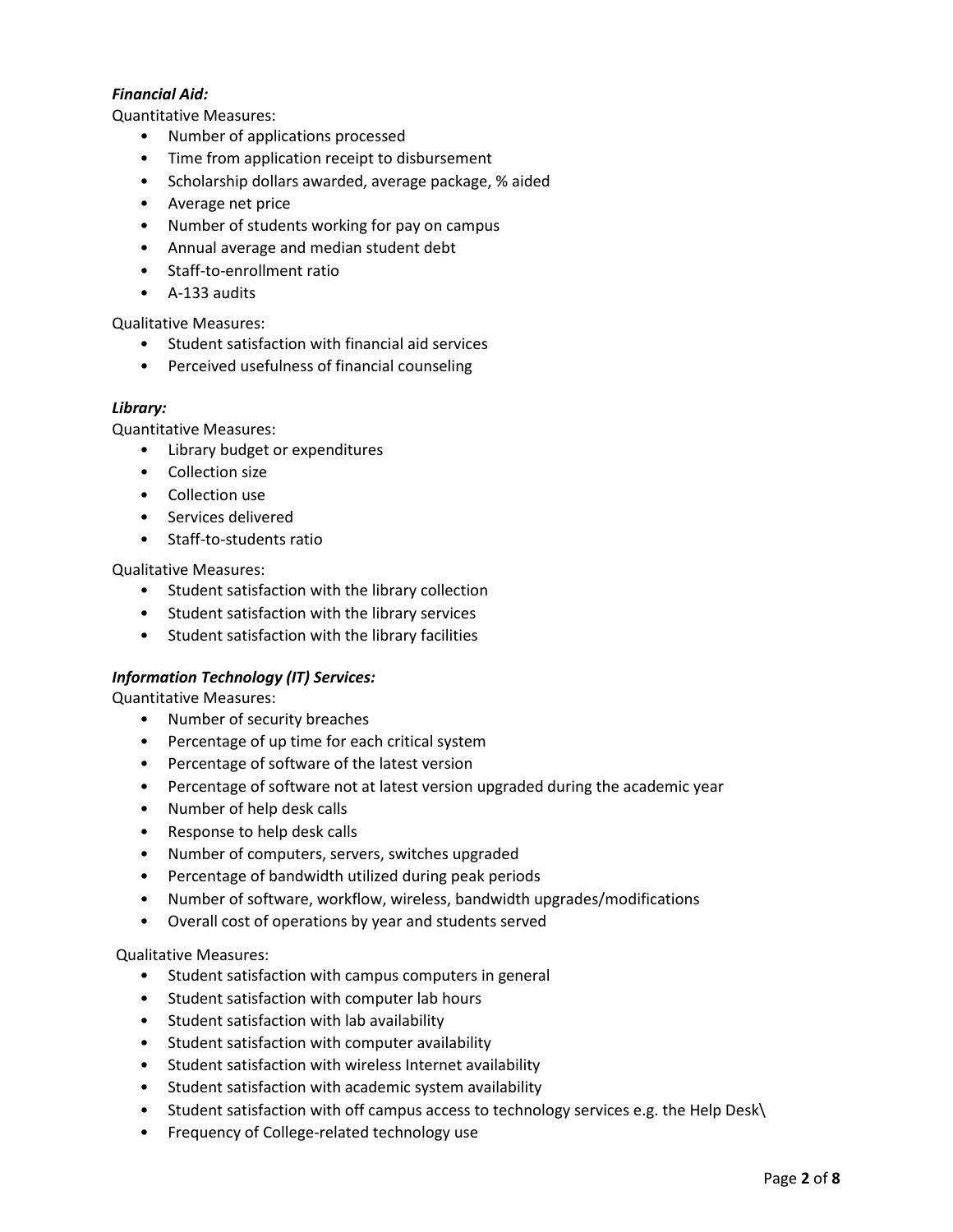# *Student Affairs:*

Quantitative Measures:

- Proportion of students accessing Student Affairs offices for services
- Proportion of students attending programs
- Proportion of admitted students asking questions about orientation information
- Number of students in housing; number of RAs
- Occupancy levels
- Number of students with judicial violations

#### Qualitative Measures:

- Perceived accessibility to administration
- Student satisfaction with student participation on key committees
- Student satisfaction with personal counseling
- Student participation in student activities
- Student volunteer work
- Student satisfaction with the overall social experience
- Student satisfaction with athletic facilities
- Student satisfaction with intramural athletic offerings
- Student satisfaction with student health services
- Student satisfaction with services for students with disabilities
- Student satisfaction with services for international students
- Student satisfaction with student organizations
- Student satisfaction with the cafeteria/food services
- Student satisfaction with the leadership development programs

### *Academic Support Services:*

Quantitative Measures:

- Number of students served
- Number/percent of students on academic probation/dismissed
- Number of students requesting accommodation as student with disability
- Number of first year advisors/number of first year advisees

Qualitative Measures:

- Student satisfaction with academic support programs
- Student expectations concerning adequate academic advisement
- Student satisfaction with academic advising
- Faculty evaluation of academic advising support services

### *Campus Safety:*

Quantitative Measures:

- U.S. Department of Education crime statistics (CLERY reports)
- State crime statistics
- Safety-related activities (fire drills, student and employee orientations, etc.)
- Expenditures for security-related agendas: lighting, emergency phones, signs, sprinklers, etc.

### Qualitative Measures:

- Student satisfaction with campus security
- Perception of security staff responsiveness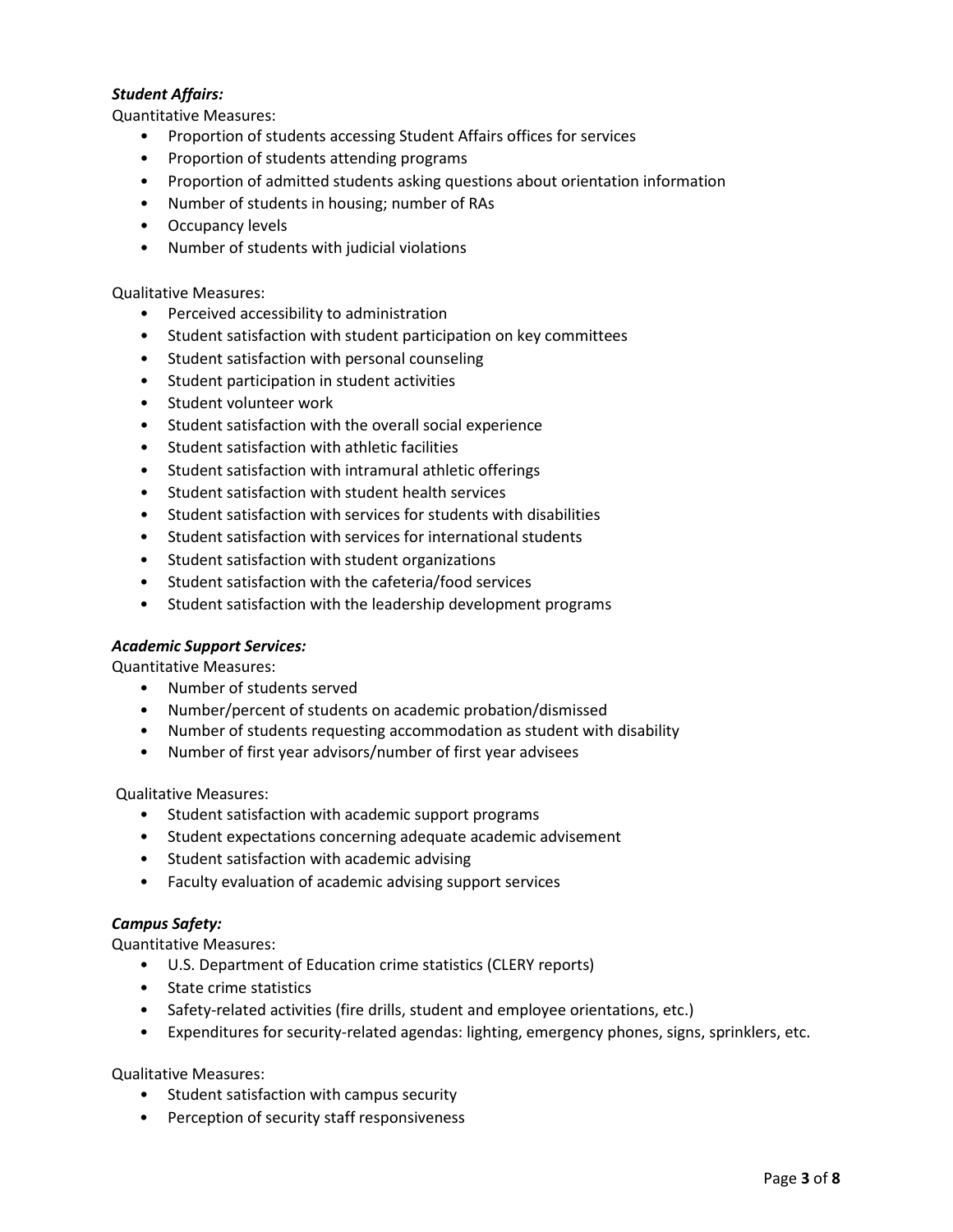# *Athletics*

Quantitative Measures:

- Proportion of students who are athletes
- Proportion of students accessing offices services
- Student-Athlete/staff ratio
- Participation in intramural sports
- Win/Loss ratios
- Student-athlete gpa averages

#### Qualitative Measures:

- Exit survey of senior student-athletes
- Student satisfaction with Athletic services
- Student satisfaction with Athletic facilities
- Student sportsmanship behavioral observations

#### *Advancement (Alumni Relations and Development):*

Quantitative Measures:

- Total voluntary support
- Sources of annual giving
- Alumni giving rate
- Number of unrestricted dollars raised vs. goals
- Number of restricted dollars raised vs. goals
- Number of alumni events and attendees
- Number of development events and attendees
- Cost per dollar raised

#### Qualitative Measures:

- Alumni and/or donor satisfaction surveys
- Donor participation in "cultivating" events
- Donor participation on development committees
- Alumni and student satisfaction with alumni services

### *Research and Sponsored Programs:*

Qualitative Measures:

- Satisfaction surveys regarding research resources and opportunities
- Perceived ease of access to research related forms and policies
- Student demonstrations of scientific inquiry by designing, conducting, presenting, or interpreting research in their field of study

Quantitative Measures:

- Amount of extramural (contracts & grants) funding (and by category: federal, state, city, and private)
- Amount of internal funding
- Scores on peer reviewed research grant applications
- Number of research publications, presentations, posters, intra-program and inter-institutional collaborations
- Number of students participating in research via formal course registrations
- Number (proportion) of faculty involved in research and scholarly activity
- Number of students participating in research via volunteer efforts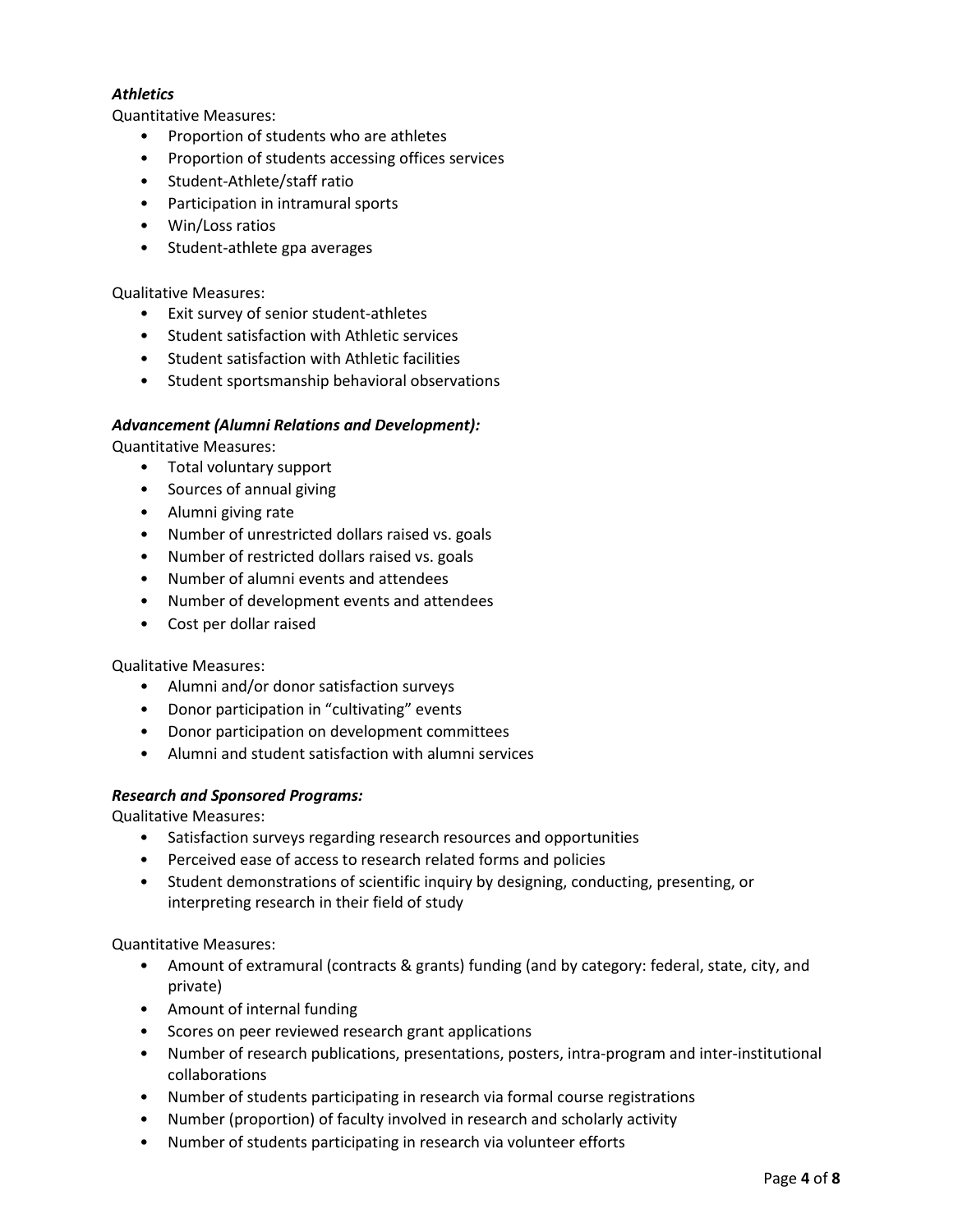# *Registrar:*

Quantitative Measures:

- Time to issuance of grades
- Time required to complete the registration process
- Time involved with adding/dropping classes
- Time required for leave of absence
- Time required for withdrawal validations
- Incidents of (Family Educational Rights & Privacy Act (FERPA) noncompliance
- Incidents of incorrect status reporting

Qualitative Measures:

• Student satisfaction with the availability of courses; registration procedures

#### *Career Services:*

Quantitative Measures:

- Proportion of students attending programs
- Proportion of students accessing offices services
- Number of students with internships, externships
- Percent employed, graduate school, etc.

Qualitative Measures:

- Exit survey of graduating seniors
- Student satisfaction with career planning and placement
- Student satisfaction with internship, externship

### *Performing Arts Center:*

Quantitative Measures:

- Number of productions
- Number of tickets sold/distributed (total and for each production)
- Attendance as a % of capacity (total and for each production)
- Financial data
- Development data (funding from corporations, trusts, foundations, individuals, etc.)

Qualitative Measures:

• Students who attended an art exhibit, play, dance, music, theatre or other performance

### *Finance and Administration:*

Quantitative Measures:

- Endowment growth/shrinkage
- Bond Ratings
- Financial Ratios:
	- o Operating Margin
	- o Operating Margin excluding Gifts
	- o Operating Cash Flow Margin
	- o Direct Debt Service Coverage
	- o Return on Financial Resources
- Contribution Ratios:
	- o Tuition and Auxiliary Income as a % of Revenue
	- o Investment Income as a % of Revenue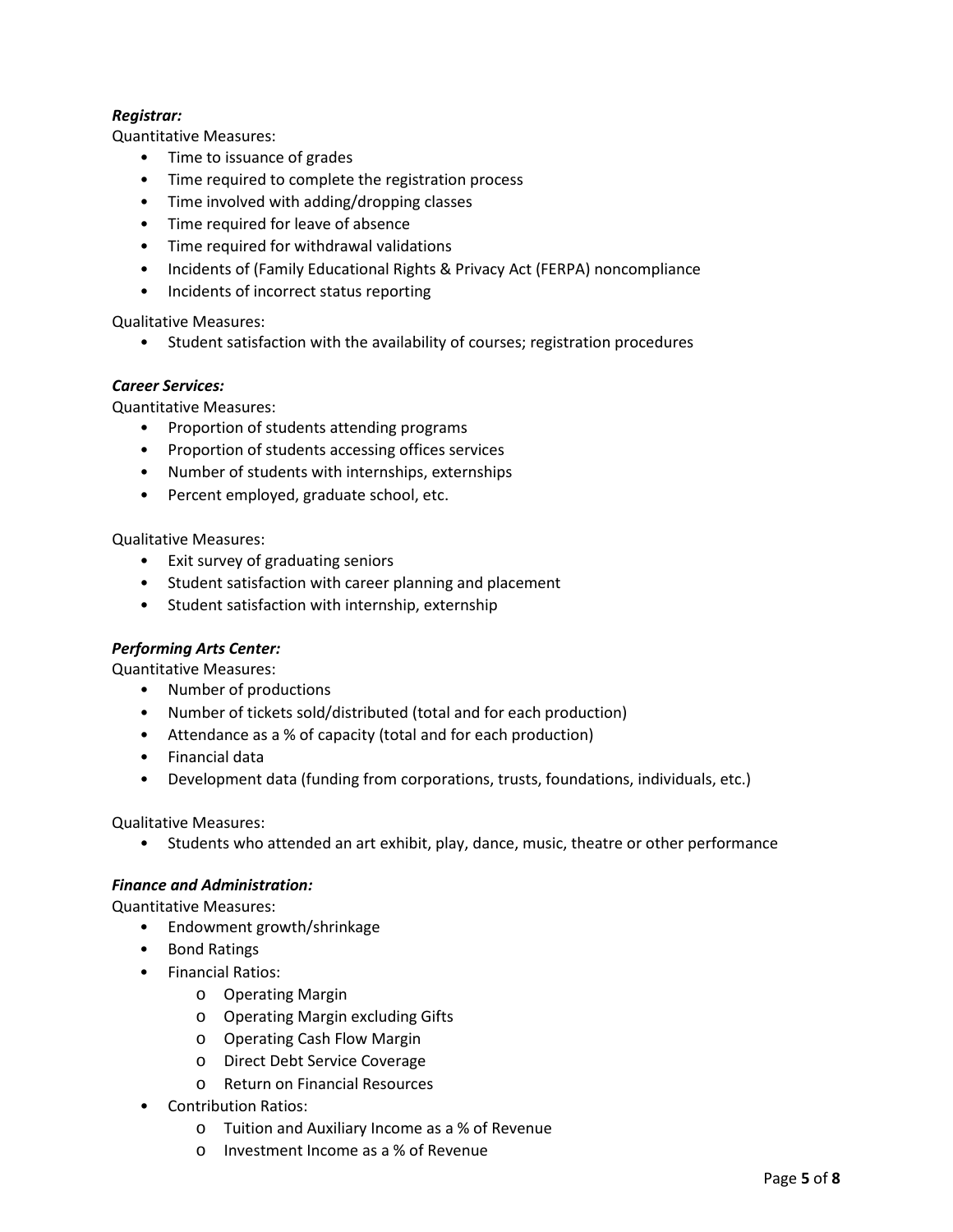- o Gifts as a % of Revenue
- o Grants & Contracts as a % of Revenue
- o State Appropriations as a % of Revenue
- o Liquidity Ratio
- Select Financial Trends:
	- o Administrative Costs (Institutional Support Services)
	- o General Administrative Costs
	- o General Institutional Services Costs
	- o Maintenance & Operations Costs
	- o Indirect Cost Recovery Ratios

Financial Responsibility Standards:

- Primary Reserve
- Equity Ratio
- Net Income Ratio
- Composite Score

### *Student Billing:*

Quantitative Measures:

- Receipts per academic term
- Percentage of errors on bills per academic term and/or academic year
- Outstanding student receivables by term (aging of accounts)
- Amount of student receivables written down/off

Qualitative Measures:

• Student satisfaction with billing and payment procedures

### **Human Resources:**

Quantitative Measures:

- Longevity of employees by years
- Costs of benefits by benefit type (health care, retirement, vacation, tuition remission, life insurance)
- Median time to fill open positions by job category and in total
- Number of internally- and externally-filed grievances and complaints
- Number of employees accessing special services
- Number of outreach sessions: harassment and diversity training, benefits fairs, retirement fairs, wellness events, employee appreciation events
- Median salary for each job category compared to peer group
- Number of upward salary adjustments made after market comparisons
- Number of performance management evaluations with overall ratings of meets or exceeds expectations
- Number of promotions by job category
- Percent employee turnover by year

Qualitative Measures:

• Employee satisfaction with staff, benefits, hiring practices, training sessions, outreach sessions, employee appreciation events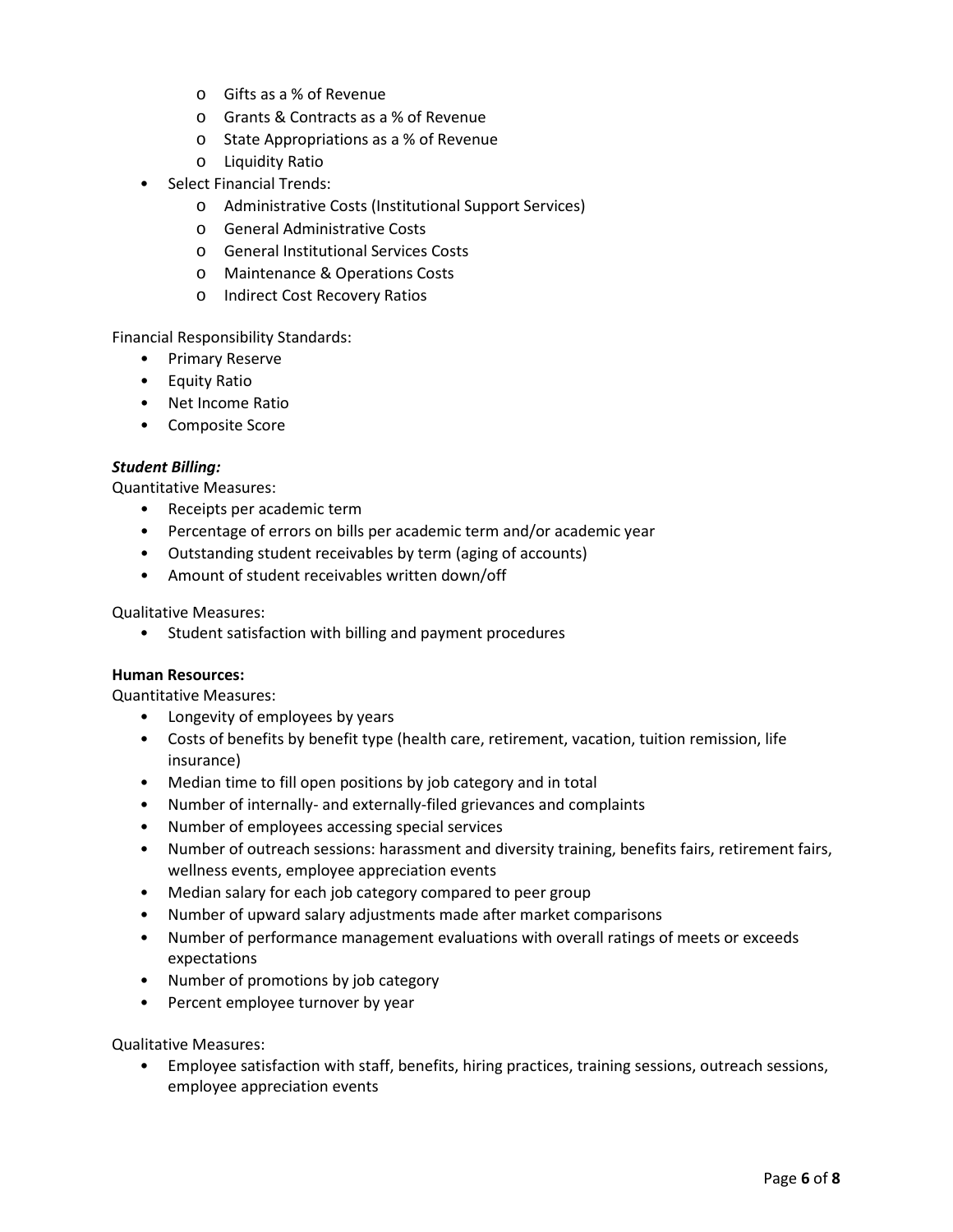### *Campus Planning & Facilities:*

Quantitative Measures:

- Size of capital budget
- Percentage of capital projects completed on time and on budget
- Comparison of electricity and fuel usage and cost by academic year
- Cost of deferred maintenance projects
- Cleaning budgets
- Square footage of additional facilities completed in the academic year
- Days to completion of maintenance requests

# Qualitative Measures:

- Student satisfaction with the condition of buildings and grounds
- Cleanliness satisfaction surveys
- Housekeeping staff interactions surveys
- Temperature satisfaction surveys
- Maintenance request satisfaction surveys
- Facilities rating surveys

# *College Communications:*

Quantitative Measures:

- Number of articles about the college
- Number of news releases
- Number of clicks from online ads to the homepage during the academic year
- Google Analytics data on the website
- Number of clips/media hits

### Qualitative Measures:

- Student survey on how they learned about the college/what advertising they had seen
- Review of marketing materials to assure representation of diverse populations

# *A few words about measures for academic and student support services & administrative departments* **Direct measures**

Direct measures in these areas are designed to measure the effectiveness of services, programs, and initiatives within areas that have outcomes not related to student learning. The outcomes for these areas may relate to efficiency of processes, effectiveness of programs and/or services. Examples of direct measures may include quantitative reports on accuracy, timeliness of financial reports, volume, turnaround time, and the error rate of transcripts processed, stakeholder participation numbers and percentages, and stakeholder attrition. In general, direct measures assess departmental performance without the use of opinions, thoughts, or assumptions. A Direct measure will usually be very concise and easy to interpret.

### **Indirect measures**

Indirect measures for these areas are designed to collect findings about attitudes, perceptions, feelings, and values within areas that have outcomes not related to student learning. Related outcomes may be those that speak to customer satisfaction, impact of a program or service on constituents, and/or value of programs and services. Examples of indirect measures may include satisfaction surveys, interviews, evaluations, and focus group discussions.

### **Student learning outcomes in academic and student support services**

Direct and indirect methods of evaluating learning relate to whether or not the method provides evidence in the form of student products or performances. Direct evidence in the form of student products or performances demonstrates that actual learning has occurred relating to a specific content or skill. Indirect methods reveal characteristics associated with learning, but they only imply that